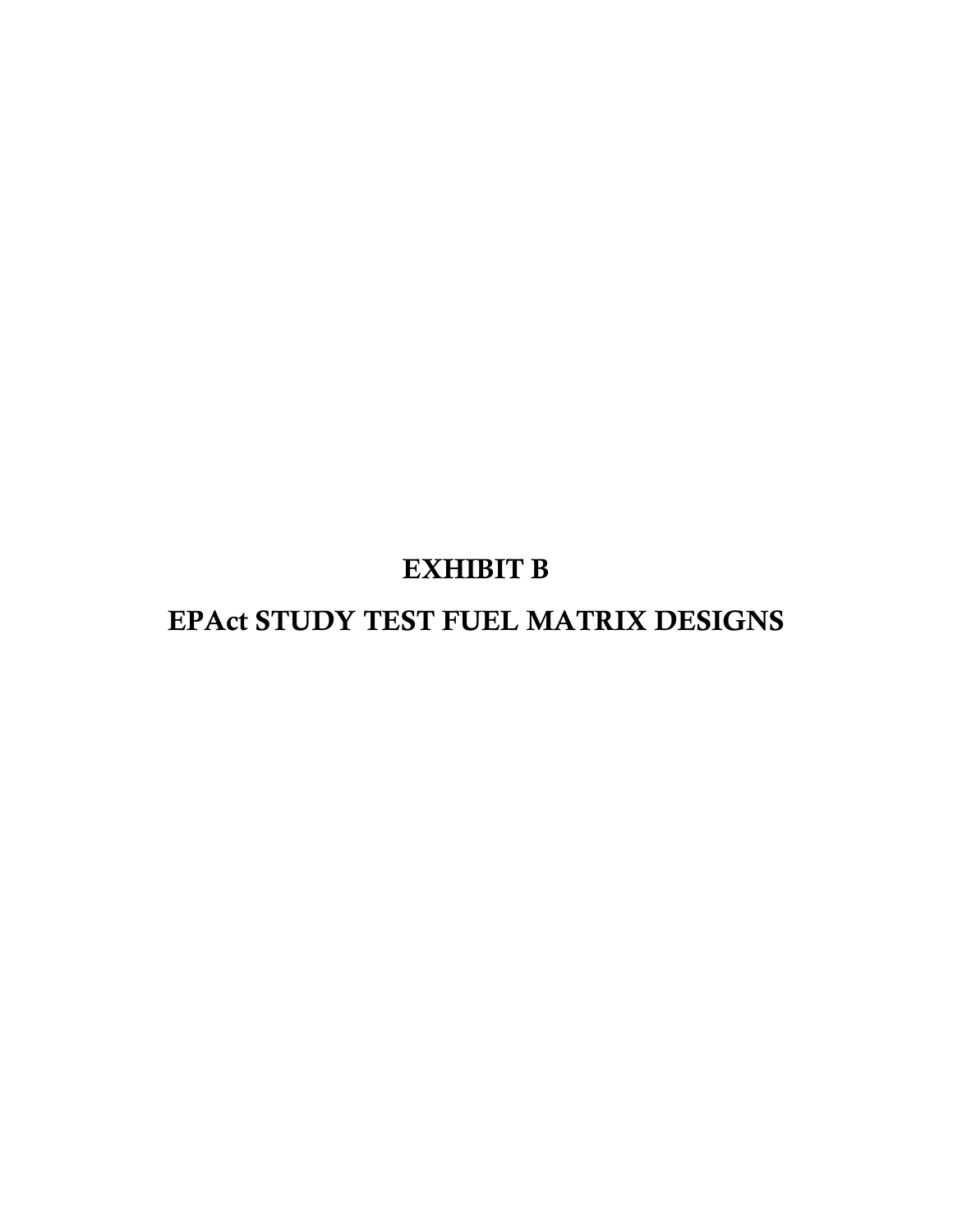### **EXHIBIT B EPAct TEST FUEL MATRIX DESIGNS TABLE OF CONTENTS**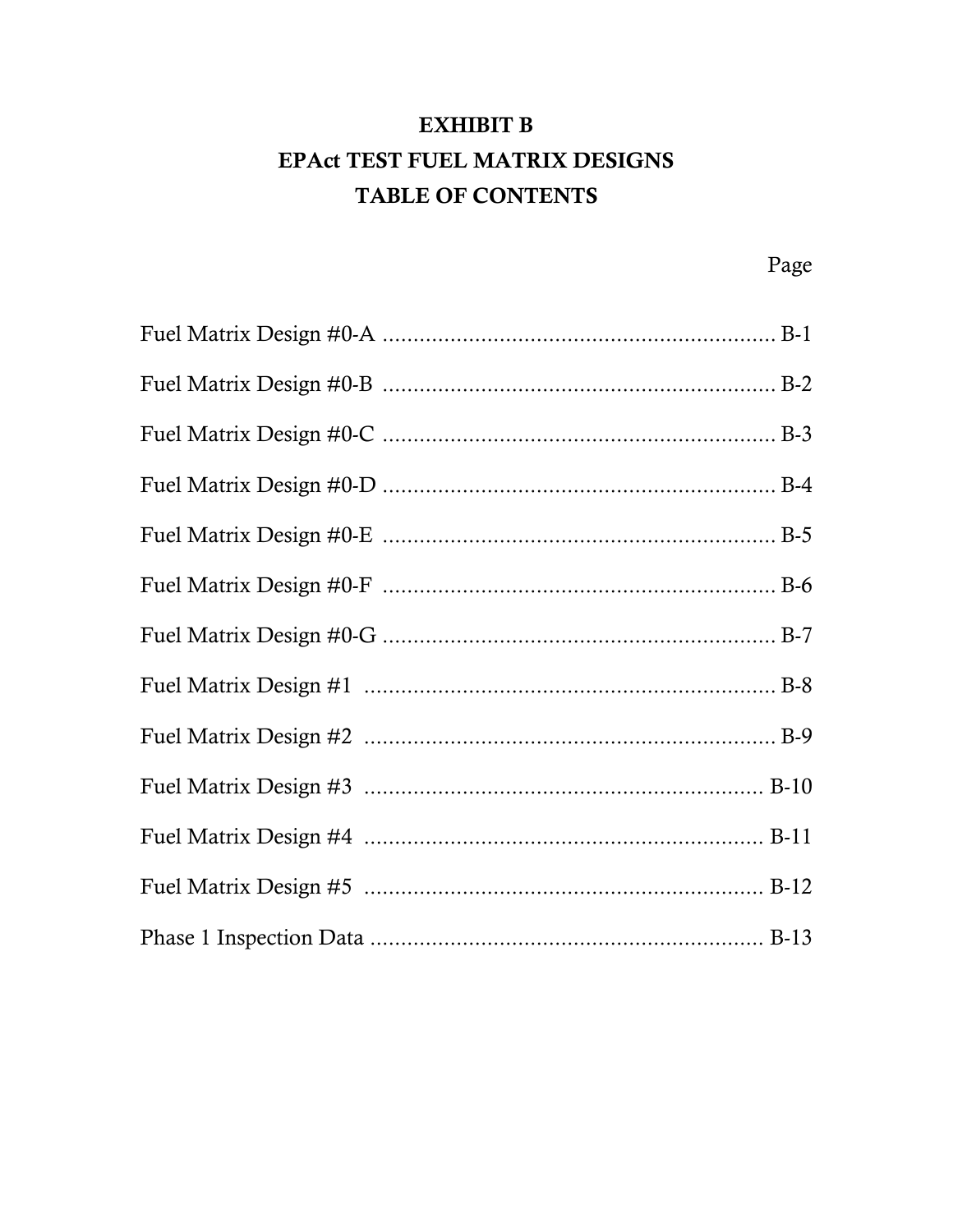<span id="page-2-0"></span>

| <b>Fuel</b><br>No. | <b>T50,</b><br>$\mathrm{^{\circ}F}$ | Т90,<br>F | <b>ETHO</b><br>$\frac{0}{0}$ | DVPE,<br>psi   | <b>AROMATICS</b><br>$\frac{0}{0}$ |
|--------------------|-------------------------------------|-----------|------------------------------|----------------|-----------------------------------|
| $\mathbf{1}$       | 235                                 | 300       | 10                           | 7              | 15                                |
| $\overline{2}$     | 235                                 | 350       | $\boldsymbol{0}$             | 9              | 15                                |
| 3                  | 195                                 | 350       | 10                           | 9              | 15                                |
| 4                  | 195                                 | 350       | $\boldsymbol{0}$             | $\overline{7}$ | 40                                |
| 5                  | 195                                 | 300       | 10                           | $\overline{7}$ | 40                                |
| 6                  | 235                                 | 300       | $\boldsymbol{0}$             | $\overline{7}$ | 40                                |
| 7                  | 215                                 | 350       | 10                           | $\overline{7}$ | 15                                |
| 8                  | 215                                 | 300       | 10                           | 9              | 15                                |
| 9                  | 215                                 | 350       | $\boldsymbol{0}$             | 9              | 40                                |
| 10                 | 215                                 | 300       | $\boldsymbol{0}$             | $\overline{7}$ | 15                                |
| 11                 | 215                                 | 300       | 10                           | 9              | 40                                |
| 12                 | 215                                 | 350       | 10                           | $\overline{7}$ | 40                                |
| 13                 | 195                                 | 350       | $\boldsymbol{0}$             | $\overline{7}$ | 15                                |
| 14                 | 195                                 | 300       | $\boldsymbol{0}$             | 9              | 15                                |
| 15                 | 235                                 | 350       | 10                           | 9              | 40                                |
| 16                 | 195                                 | 300       | $\boldsymbol{0}$             | 9              | 40                                |

#### Fuel Matrix Design #0-A G-Efficiency =  $83.6\%$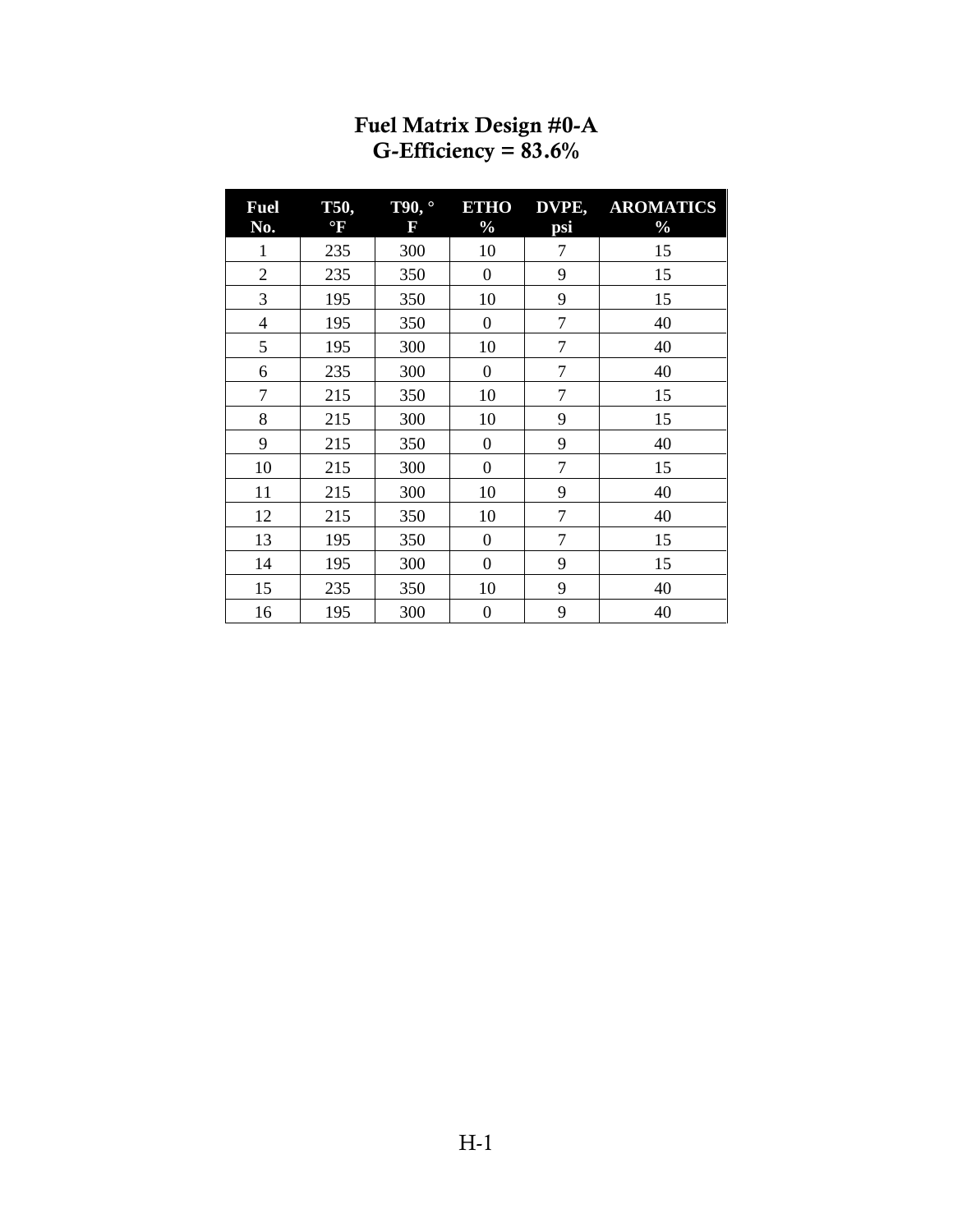<span id="page-3-0"></span>

|                | T50,                    | T90,           | <b>ETOH</b>      |                  | <b>AROMATICS</b> |
|----------------|-------------------------|----------------|------------------|------------------|------------------|
| Fuel No.       | $\overline{\mathbf{F}}$ | $\mathrm{^oF}$ | $\frac{0}{0}$    | DVPE, psi        | $\frac{1}{2}$    |
| $\mathbf{1}$   | 235                     | 300            | 10               | 7                | 15               |
| $\overline{2}$ | 235                     | 350            | $\boldsymbol{0}$ | 9                | 15               |
| 3              | 195                     | 350            | 10               | 9                | 15               |
| $\overline{4}$ | 195                     | 350            | $\overline{0}$   | $\overline{7}$   | 40               |
| 5              | 195                     | 300            | 10               | $\overline{7}$   | 40               |
| 6              | 235                     | 300            | $\boldsymbol{0}$ | $\boldsymbol{7}$ | 40               |
| $\overline{7}$ | 215                     | 350            | 10               | $\overline{7}$   | 15               |
| 8              | 215                     | 300            | 10               | 9                | 15               |
| 9              | 215                     | 350            | $\boldsymbol{0}$ | 9                | 40               |
| 10             | 215                     | 300            | $\overline{0}$   | $\overline{7}$   | 15               |
| 11             | 215                     | 300            | 10               | 9                | 40               |
| 12             | 215                     | 350            | 10               | $\overline{7}$   | 40               |
| 13             | 195                     | 350            | $\boldsymbol{0}$ | $\boldsymbol{7}$ | 15               |
| 14             | 195                     | 300            | $\overline{0}$   | 9                | 15               |
| 15             | 235                     | 350            | 10               | 9                | 40               |
| 16             | 195                     | 300            | $\boldsymbol{0}$ | 9                | 40               |
| 20             | 160                     | 300            | 20               | $\overline{7}$   | 15               |
| 21             | 168.2                   | 300            | 15.3             | $\overline{7}$   | 15               |
| 22             | 160                     | 350            | 20               | $\overline{7}$   | 40               |
| 23             | 160                     | 300            | 20               | 9                | 40               |
| 24             | 160                     | 350            | 20               | 9                | 15               |
| 25             | 195                     | 300            | 15.3             | $\overline{7}$   | 15               |
| 26             | 168.2                   | 350            | 15.3             | 9                | 40               |
| 27             | 195                     | 350            | 15.3             | 9                | 40               |
| 28             | 160                     | 350            | 20               | 9                | 40               |

#### Fuel Matrix Design #0-B G-Efficiency =  $70.1\%$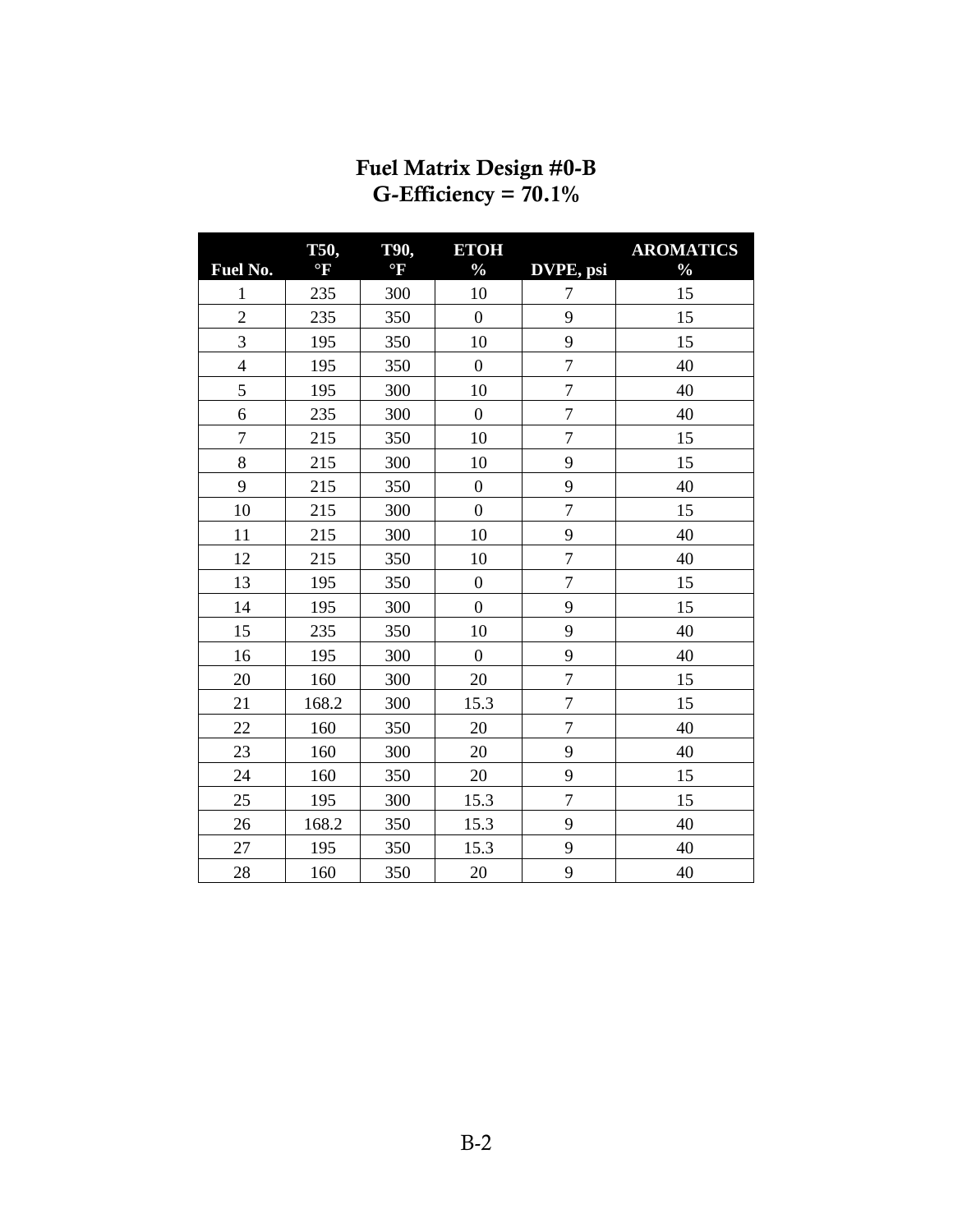<span id="page-4-0"></span>

| <b>Fuel</b><br>No. | T50,<br>$\mathrm{P}$ | <b>T90,</b><br>$\mathrm{P}$ | <b>ETOH</b><br>$\frac{0}{0}$ | DVPE,<br>psi   | <b>AROMATICS</b><br>$\frac{0}{0}$ |
|--------------------|----------------------|-----------------------------|------------------------------|----------------|-----------------------------------|
| $\mathbf{1}$       | 190                  | 350                         | $\boldsymbol{0}$             | $\overline{7}$ | 40                                |
| $\overline{c}$     | 220                  | 300                         | $\boldsymbol{0}$             | 10             | 40                                |
| 3                  | 150                  | 350                         | 10                           | 10             | 15                                |
| $\overline{4}$     | 220                  | 350                         | 10                           | $\overline{7}$ | 15                                |
| 5                  | 240                  | 300                         | $\boldsymbol{0}$             | $\sqrt{ }$     | 40                                |
| 6                  | 150                  | 300                         | 10                           | $\overline{7}$ | 40                                |
| $\overline{7}$     | 190                  | 300                         | $\overline{0}$               | $\overline{7}$ | 15                                |
| 8                  | 220                  | 350                         | $\overline{0}$               | $\overline{7}$ | 15                                |
| 9                  | 190                  | 350                         | $\boldsymbol{0}$             | 10             | 40                                |
| 10                 | 190                  | 350                         | 10                           | 10             | 40                                |
| 11                 | 190                  | 300                         | 10                           | $\tau$         | 15                                |
| 12                 | 240                  | 350                         | $\boldsymbol{0}$             | 10             | 15                                |
| 13                 | 220                  | 300                         | $\overline{0}$               | 10             | 40                                |
| 14                 | 190                  | 300                         | 10                           | 10             | 15                                |
| 15                 | 150                  | 350                         | 10                           | $\tau$         | 40                                |
| 16                 | 150                  | 300                         | 10                           | 10             | 15                                |
| 17                 | 160                  | 300                         | 20                           | $\tau$         | 15                                |
| 18                 | 160                  | 300                         | 20                           | $\sqrt{ }$     | 40                                |
| 19                 | 160                  | 350                         | 20                           | $\overline{7}$ | 15                                |
| 20                 | 160                  | 300                         | 20                           | 10             | 15                                |
| 21                 | 160                  | 350                         | 20                           | $\overline{7}$ | 40                                |
| 22                 | 160                  | 350                         | 20                           | 10             | 15                                |
| 23                 | 160                  | 300                         | 20                           | 10             | 40                                |
| 24                 | 150                  | 350                         | 15                           | $\overline{7}$ | 40                                |
| 25                 | 160                  | 350                         | 20                           | 10             | 40                                |

#### Fuel Matrix Design #0-C G-Efficiency =  $67.5\%$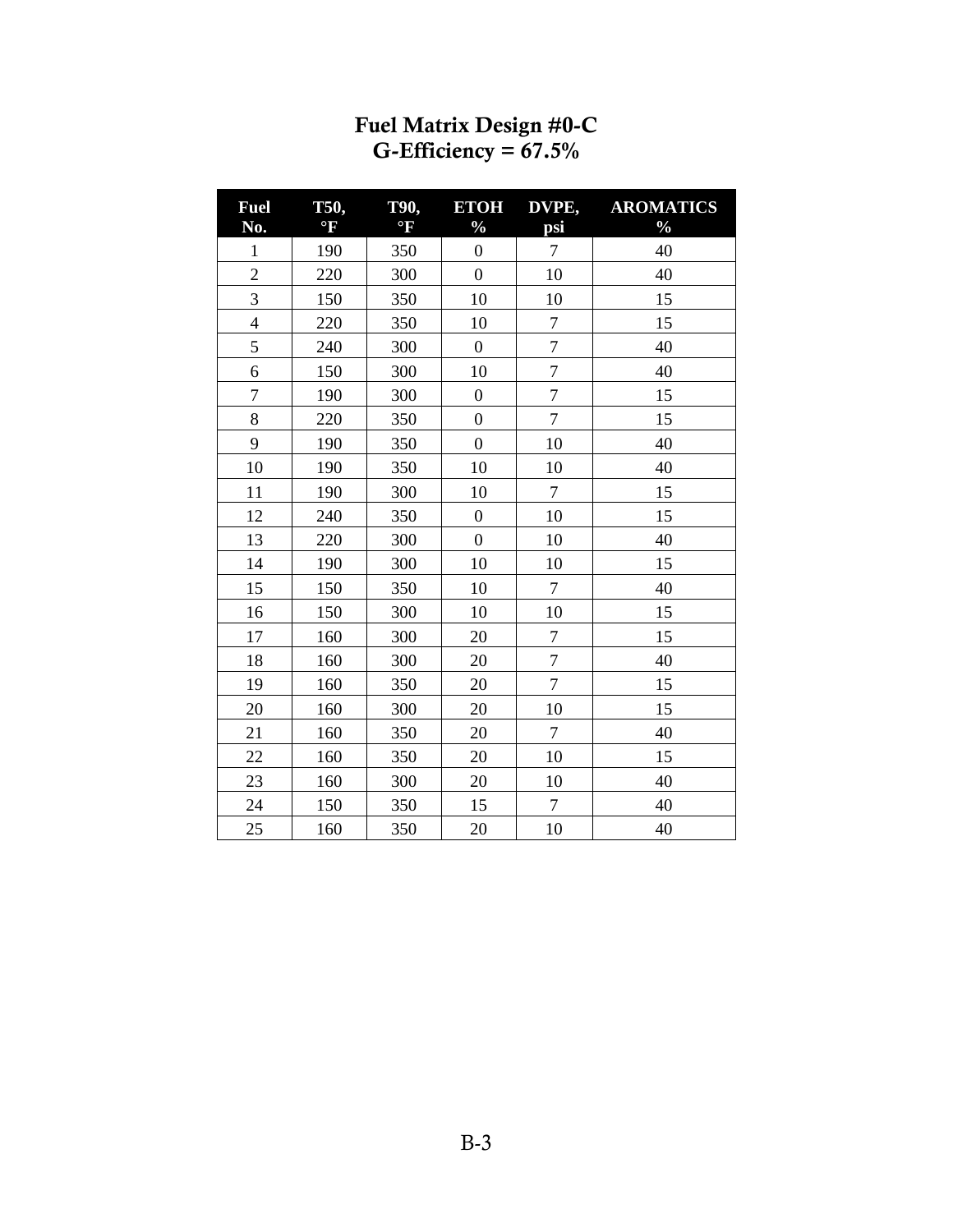<span id="page-5-0"></span>

| <b>Fuel</b><br>No.      | T50,<br>$\mathrm{P}$ | <b>T90,</b><br>$\rm ^{o}F$ | <b>ETOH</b><br>$\frac{0}{0}$ | DVPE,<br>psi     | <b>AROMATICS</b><br>$\frac{0}{0}$ |
|-------------------------|----------------------|----------------------------|------------------------------|------------------|-----------------------------------|
| $\mathbf{1}$            | 190                  | 350                        | $\boldsymbol{0}$             | $\boldsymbol{7}$ | 40                                |
| $\overline{2}$          | 220                  | 300                        | $\overline{0}$               | 10               | 40                                |
| $\overline{3}$          | 150                  | 350                        | 10                           | 10               | 15                                |
| $\overline{\mathbf{4}}$ | 220                  | 350                        | 10                           | $\overline{7}$   | 15                                |
| 5                       | 240                  | 300                        | $\mathbf{0}$                 | $\boldsymbol{7}$ | 40                                |
| 6                       | 150                  | 300                        | 10                           | $\overline{7}$   | 40                                |
| $\overline{7}$          | 190                  | 300                        | $\overline{0}$               | $\overline{7}$   | 15                                |
| 8                       | 220                  | 350                        | $\mathbf{0}$                 | $\overline{7}$   | 15                                |
| 9                       | 190                  | 350                        | $\overline{0}$               | 10               | 40                                |
| 10                      | 190                  | 350                        | 10                           | 10               | 40                                |
| 11                      | 190                  | 300                        | 10                           | $\overline{7}$   | 15                                |
| 12                      | 240                  | 350                        | $\overline{0}$               | 10               | 15                                |
| 13                      | 220                  | 300                        | $\overline{0}$               | 10               | 40                                |
| 14                      | 190                  | 300                        | 10                           | 10               | 15                                |
| 15                      | 150                  | 350                        | 10                           | $\tau$           | 40                                |
| 16                      | 150                  | 300                        | 10                           | 10               | 15                                |
| 17                      | 160                  | 300                        | 20                           | $\tau$           | 40                                |
| 18                      | 160                  | 350                        | 20                           | 10               | 15                                |
| 19                      | 160                  | 300                        | 20                           | 10               | 40                                |
| 20                      | 160                  | 350                        | 20                           | $\tau$           | 15                                |
| 21                      | 160                  | 300                        | 20                           | 10               | 15                                |
| 22                      | 160                  | 350                        | 20                           | 10               | 40                                |
| 23                      | 150                  | 350                        | 15                           | 10               | 15                                |
| 24                      | 160                  | 350                        | 20                           | $\overline{7}$   | 40                                |
| 25                      | 160                  | 300                        | 20                           | $\overline{7}$   | 15                                |

#### Fuel Matrix Design #0-D G-Efficiency =  $67.4\%$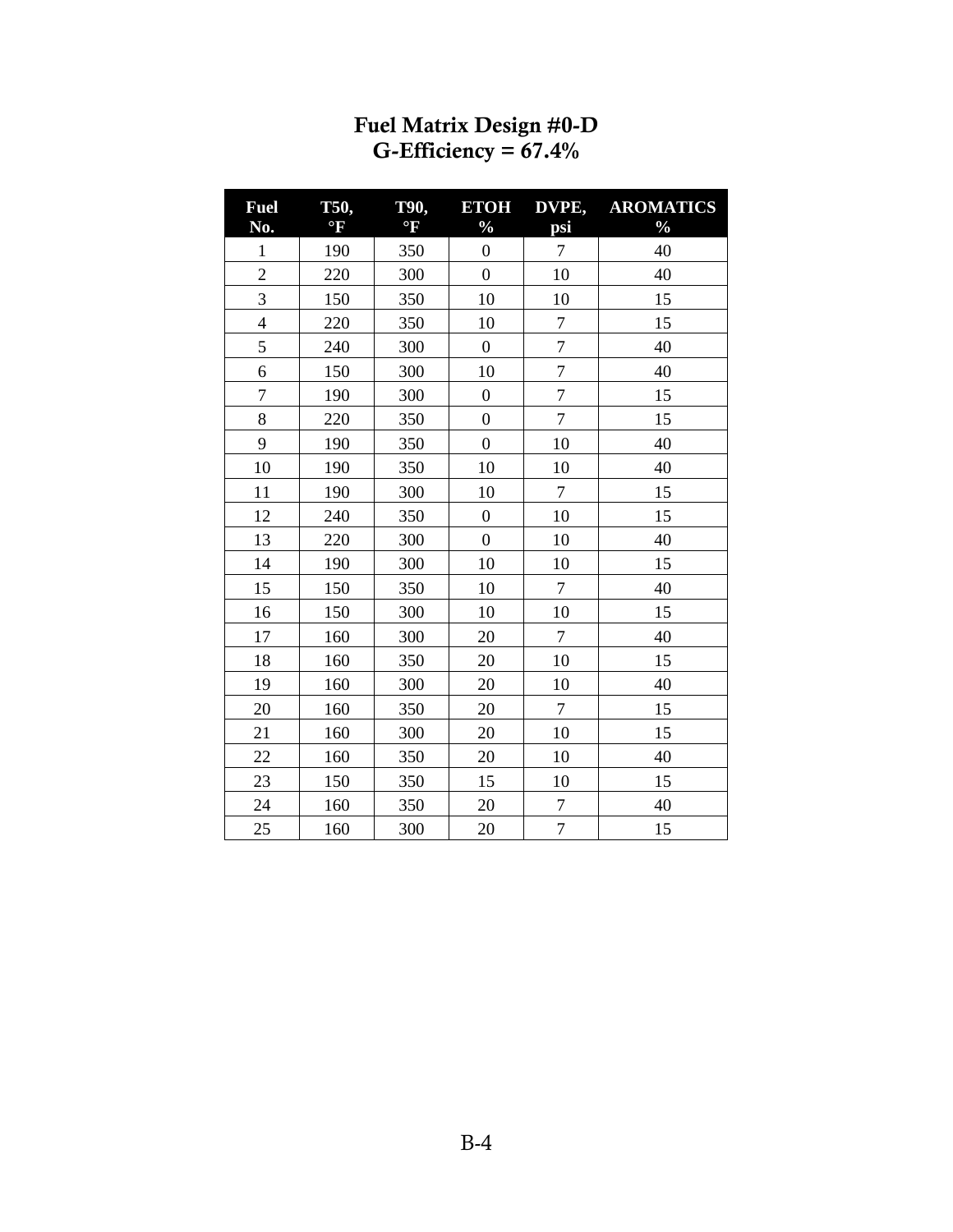<span id="page-6-0"></span>

| <b>Fuel</b><br>No. | T50,<br>$\mathrm{P}$ | <b>T90,</b><br>$\rm ^{o}F$ | <b>ETOH</b><br>$\frac{0}{0}$ | DVPE,<br>psi     | <b>AROMATICS</b><br>$\frac{0}{0}$ |
|--------------------|----------------------|----------------------------|------------------------------|------------------|-----------------------------------|
| $\mathbf 1$        | 150                  | 300                        | 10                           | 10               | 15                                |
| $\overline{c}$     | 240                  | 350                        | $\boldsymbol{0}$             | 10               | 15                                |
| 3                  | 220                  | 300                        | 10                           | $\tau$           | 15                                |
| $\overline{4}$     | 220                  | 350                        | 10                           | 10               | 15                                |
| 5                  | 240                  | 300                        | $\overline{0}$               | $\boldsymbol{7}$ | 40                                |
| 6                  | 190                  | 350                        | 10                           | $\overline{7}$   | 15                                |
| $\overline{7}$     | 190                  | 300                        | $\overline{0}$               | $\overline{7}$   | 15                                |
| 8                  | 220                  | 300                        | $\overline{0}$               | 10               | 15                                |
| 9                  | 190                  | 350                        | $\mathbf{0}$                 | 10               | 40                                |
| 10                 | 220                  | 350                        | 10                           | $\overline{7}$   | 40                                |
| 11                 | 190                  | 300                        | 10                           | 10               | 40                                |
| 12                 | 150                  | 350                        | 10                           | 10               | 40                                |
| 13                 | 220                  | 350                        | $\mathbf{0}$                 | $\overline{7}$   | 40                                |
| 14                 | 190                  | 350                        | $\boldsymbol{0}$             | $\boldsymbol{7}$ | 15                                |
| 15                 | 190                  | 300                        | $\overline{0}$               | 10               | 40                                |
| 16                 | 220                  | 300                        | 10                           | $\overline{7}$   | 40                                |
| 17                 | 190                  | 300                        | 15                           | 10               | 40                                |
| 18                 | 190                  | 350                        | 15                           | $\overline{7}$   | 15                                |
| 20                 | 150                  | 300                        | 15                           | 10               | 15                                |
| 21                 | 150                  | 350                        | 15                           | 10               | 40                                |
| 19                 | 160                  | 350                        | 20                           | $\overline{7}$   | 15                                |
| 22                 | 160                  | 300                        | 20                           | $\overline{7}$   | 40                                |
| 23                 | 160                  | 350                        | 20                           | 10               | 40                                |
| 24                 | 160                  | 300                        | 20                           | 10               | 15                                |
| 25                 | 160                  | 350                        | 20                           | 10               | 15                                |

#### Fuel Matrix Design #0-E G-Efficiency =  $65.6\%$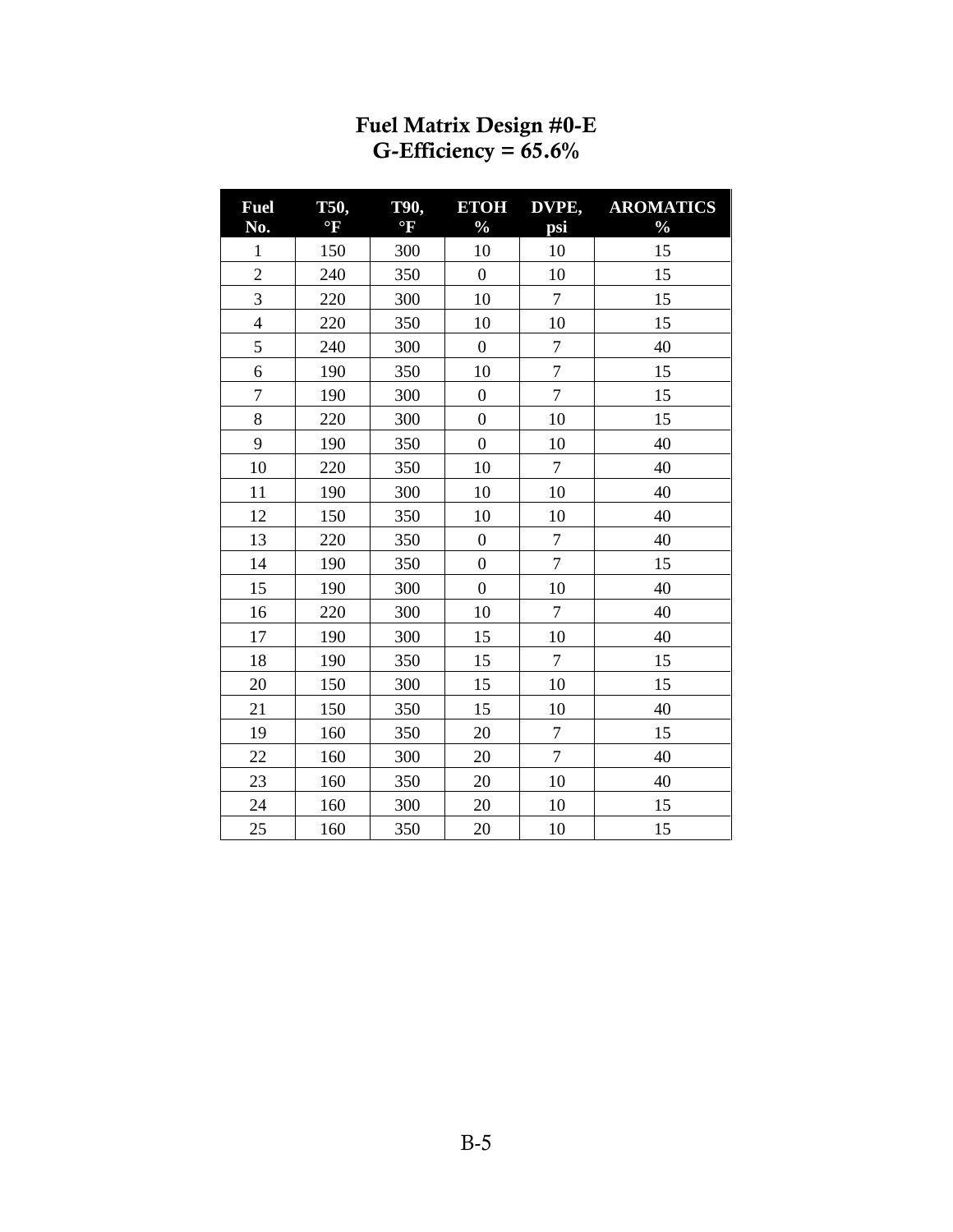<span id="page-7-0"></span>

| <b>Fuel</b>    | <b>T50,</b>     | T90,        | <b>ETOH</b>      | DVPE,          |                    |
|----------------|-----------------|-------------|------------------|----------------|--------------------|
| No.            | $\rm ^{\circ}F$ | $\rm ^{o}F$ | $\frac{0}{0}$    | psi            | <b>AROMATICS %</b> |
| $\mathbf{1}$   | 150             | 300         | 10               | 10             | 15                 |
| $\overline{c}$ | 240             | 350         | $\boldsymbol{0}$ | 10             | 15                 |
| 3              | 220             | 300         | 10               | $\overline{7}$ | 15                 |
| $\overline{4}$ | 220             | 350         | 10               | 10             | 15                 |
| 5              | 240             | 300         | $\boldsymbol{0}$ | $\overline{7}$ | 40                 |
| 6              | 190             | 350         | 10               | $\overline{7}$ | 15                 |
| 7              | 190             | 300         | $\boldsymbol{0}$ | $\tau$         | 15                 |
| 8              | 220             | 300         | $\boldsymbol{0}$ | 10             | 15                 |
| 9              | 190             | 350         | $\overline{0}$   | 10             | 40                 |
| 10             | 220             | 350         | 10               | $\overline{7}$ | 40                 |
| 11             | 190             | 300         | 10               | 10             | 40                 |
| 12             | 150             | 350         | 10               | 10             | 40                 |
| 13             | 220             | 350         | $\boldsymbol{0}$ | $\tau$         | 40                 |
| 14             | 190             | 350         | $\boldsymbol{0}$ | $\overline{7}$ | 15                 |
| 15             | 190             | 300         | $\overline{0}$   | 10             | 40                 |
| 16             | 220             | 300         | 10               | $\overline{7}$ | 40                 |
| 17             | 150             | 350         | 15               | 10             | 15                 |
| 23             | 150             | 300         | 15               | 10             | 40                 |
| 18             | 160             | 300         | 20               | $\overline{7}$ | 40                 |
| 19             | 160             | 300         | 20               | 10             | 15                 |
| 20             | 160             | 350         | 20               | 10             | 40                 |
| 24             | 160             | 350         | 20               | $\overline{7}$ | 15                 |
| 21             | 190             | 300         | 15               | $\overline{7}$ | 40                 |
| 22             | 190             | 350         | 15               | 10             | 40                 |
| 25             | 190             | 300         | 15               | 10             | 15                 |

#### Fuel Matrix Design #0-F G-Efficiency =  $68.1\%$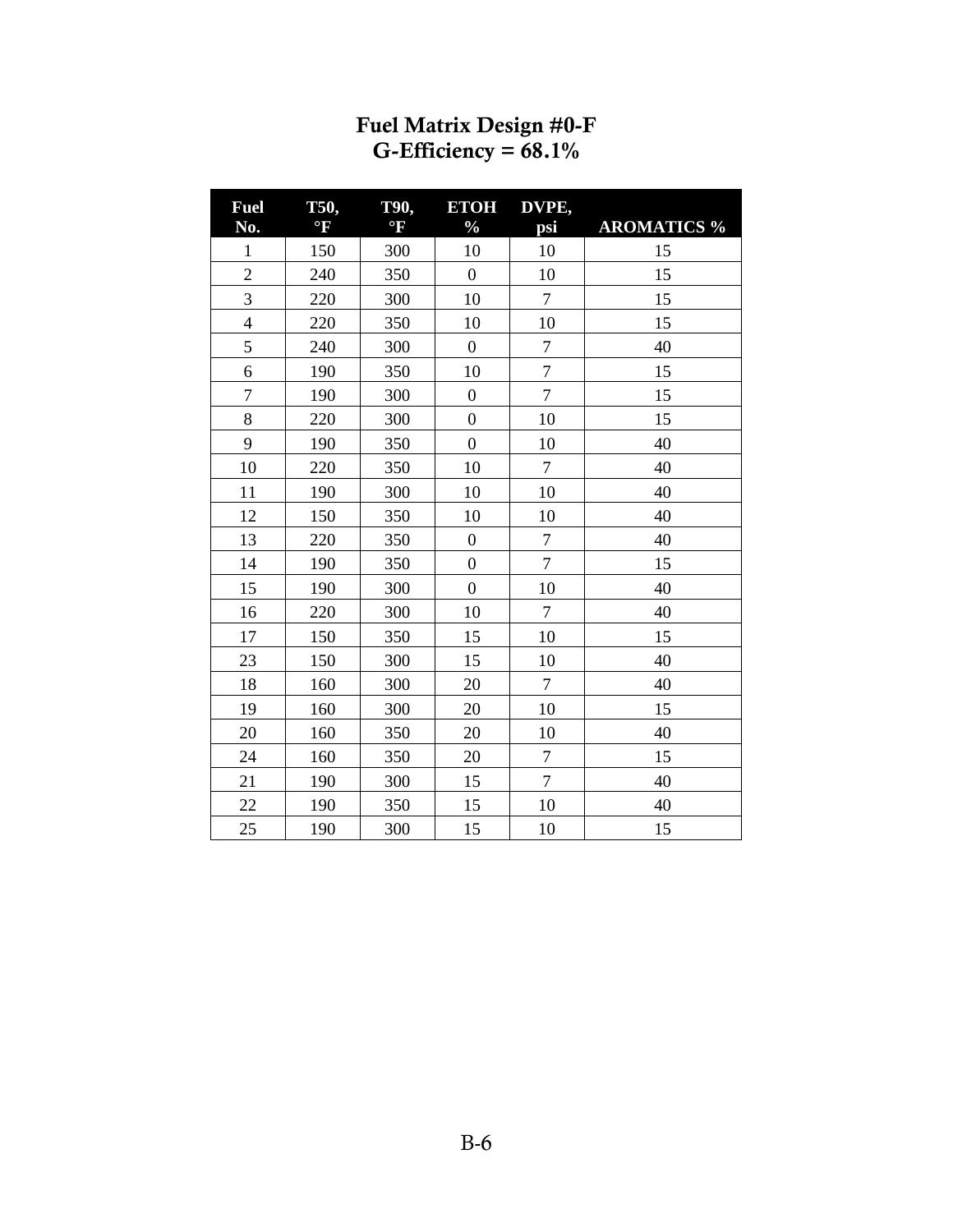<span id="page-8-0"></span>

| <b>Fuel</b>    | T50,                 | <b>T90,</b>          | <b>ETOH</b>      | DVPE,            |                    |
|----------------|----------------------|----------------------|------------------|------------------|--------------------|
| No.            | $\mathrm{^{\circ}F}$ | $\mathrm{^{\circ}F}$ | $\frac{0}{0}$    | psi              | <b>AROMATICS %</b> |
| $\mathbf{1}$   | 150                  | 300                  | 10               | 10               | 15                 |
| $\overline{c}$ | 240                  | 350                  | $\overline{0}$   | 10               | 15                 |
| $\overline{3}$ | 220                  | 300                  | 10               | $\overline{7}$   | 15                 |
| $\overline{4}$ | 220                  | 350                  | 10               | 10               | 15                 |
| 5              | 240                  | 300                  | $\overline{0}$   | $\sqrt{ }$       | 40                 |
| 6              | 190                  | 350                  | 10               | $\overline{7}$   | 15                 |
| $\overline{7}$ | 190                  | 300                  | $\boldsymbol{0}$ | $\tau$           | 15                 |
| 8              | 220                  | 300                  | $\overline{0}$   | 10               | 15                 |
| 9              | 190                  | 350                  | $\overline{0}$   | 10               | 40                 |
| 10             | 220                  | 350                  | 10               | $\overline{7}$   | 40                 |
| 11             | 190                  | 300                  | 10               | 10               | 40                 |
| 12             | 150                  | 350                  | 10               | 10               | 40                 |
| 13             | 220                  | 350                  | $\boldsymbol{0}$ | $\boldsymbol{7}$ | 40                 |
| 14             | 190                  | 350                  | $\overline{0}$   | $\boldsymbol{7}$ | 15                 |
| 15             | 190                  | 300                  | $\overline{0}$   | 10               | 40                 |
| 16             | 220                  | 300                  | 10               | $\overline{7}$   | 40                 |
| 18             | 150                  | 300                  | 15               | 10               | 15                 |
| 22             | 150                  | 350                  | 15               | 10               | 40                 |
| 21             | 160                  | 350                  | 20               | 10               | 15                 |
| 24             | 160                  | 350                  | 20               | $\overline{7}$   | 40                 |
| 19             | 160                  | 300                  | 20               | $\tau$           | 15                 |
| 25             | 160                  | 300                  | 20               | 10               | 40                 |
| 23             | 190                  | 350                  | 15               | 10               | 40                 |
| 17             | 190                  | 350                  | 15               | $\overline{7}$   | 15                 |
| 20             | 190                  | 300                  | 15               | $\overline{7}$   | 40                 |

#### Fuel Matrix Design #0-G G-Efficiency =  $68.3\%$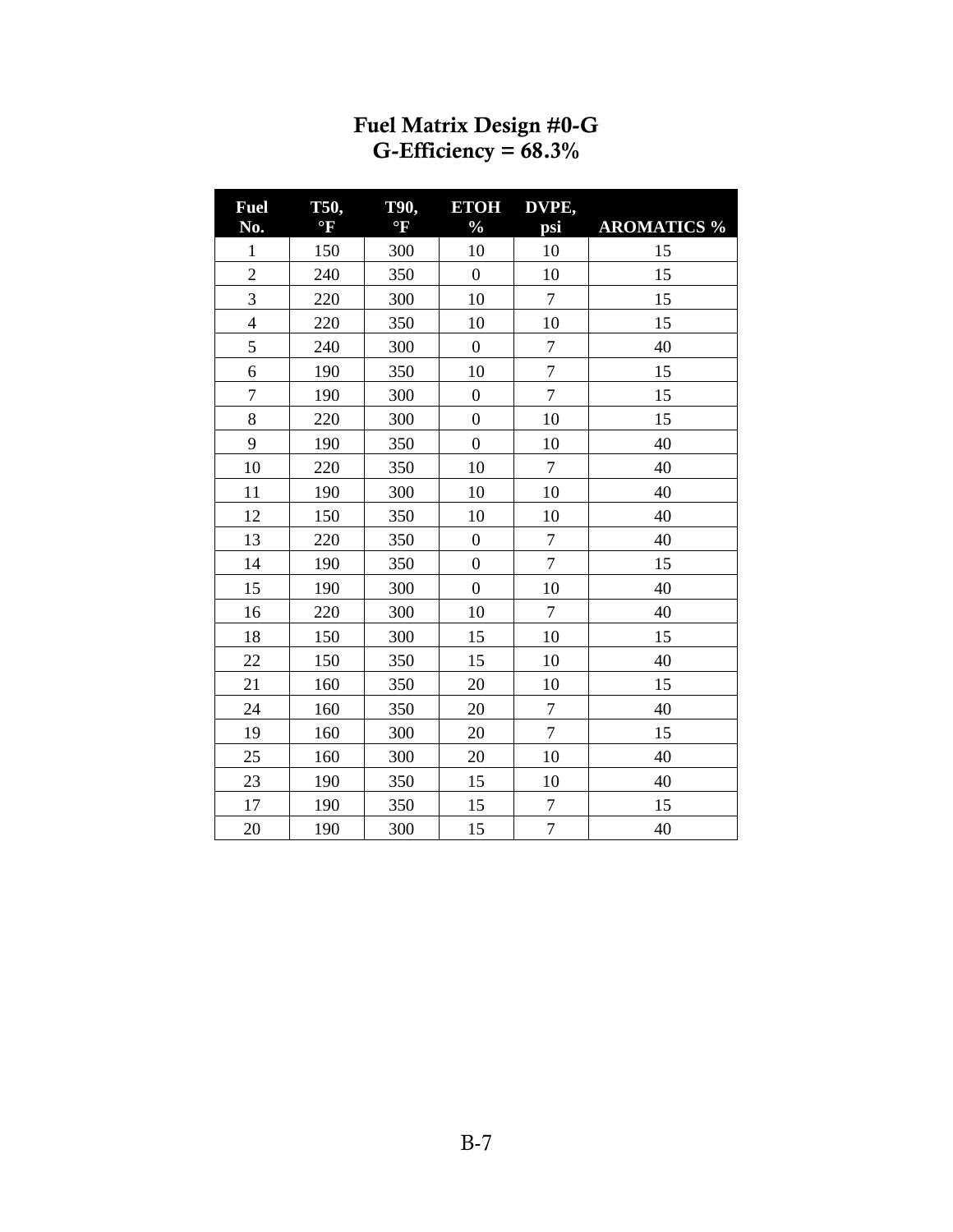<span id="page-9-0"></span>

| <b>Fuel</b><br>No. | T50,<br>$\mathrm{P}$ | T90,<br>$\mathrm{P}$ | <b>ETOH</b><br>$\frac{0}{0}$ | DVPE, psi      | <b>AROMATICS %</b> |
|--------------------|----------------------|----------------------|------------------------------|----------------|--------------------|
| 1                  | 150                  | 300                  | 10                           | 10             | 15                 |
| $\overline{2}$     | 240                  | 340                  | $\boldsymbol{0}$             | 10             | 15                 |
| 3                  | 220                  | 300                  | 10                           | $\overline{7}$ | 15                 |
| $\overline{4}$     | 220                  | 340                  | 10                           | 10             | 15                 |
| 5                  | 240                  | 300                  | $\boldsymbol{0}$             | $\overline{7}$ | 40                 |
| 6                  | 190                  | 340                  | 10                           | 7              | 15                 |
| 7                  | 190                  | 300                  | $\boldsymbol{0}$             | $\tau$         | 15                 |
| 8                  | 220                  | 300                  | $\overline{0}$               | 10             | 15                 |
| 9                  | 190                  | 340                  | $\overline{0}$               | 10             | 40                 |
| 10                 | 220                  | 340                  | 10                           | $\overline{7}$ | 40                 |
| 11                 | 190                  | 300                  | 10                           | 10             | 40                 |
| 12                 | 150                  | 340                  | 10                           | 10             | 40                 |
| 13                 | 220                  | 340                  | $\boldsymbol{0}$             | $\overline{7}$ | 40                 |
| 14                 | 190                  | 340                  | $\boldsymbol{0}$             | $\overline{7}$ | 15                 |
| 15                 | 190                  | 300                  | $\overline{0}$               | 10             | 40                 |
| 16                 | 220                  | 300                  | 10                           | $\overline{7}$ | 40                 |

#### Table 8, Fuel Matrix Design #1 G-Efficiency =  $72.6\%$ <sup>1</sup>

 $\overline{a}$ 

<sup>1</sup> EPAct Appendix A, Re-Design, *supra* note 9, at A-4.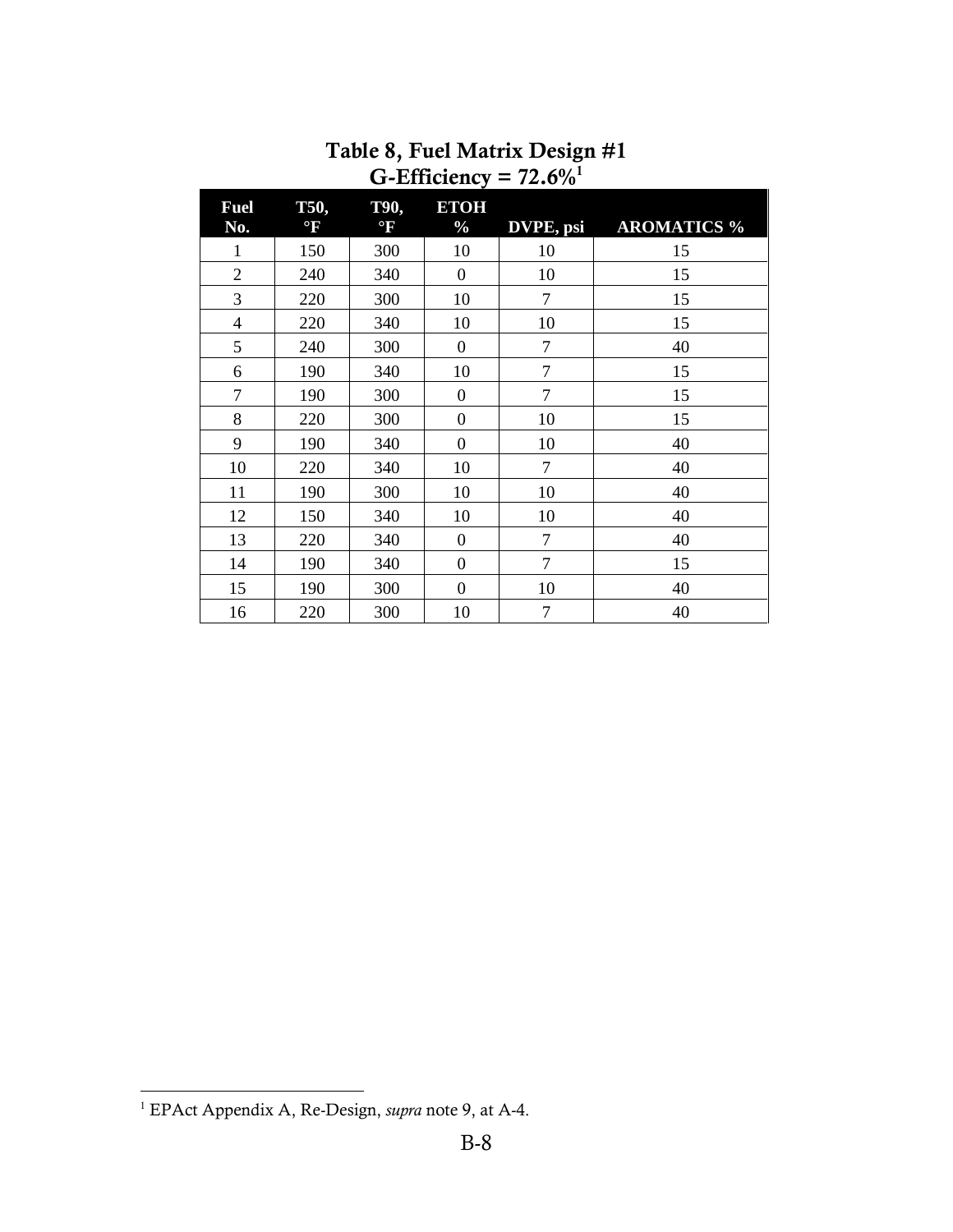<span id="page-10-0"></span>

| <b>Fuel</b><br>No. | T50,<br>$\mathrm{^{o}F}$ | T90,<br>$\mathrm{^{\circ}F}$ | <b>ETOH</b><br>$\frac{0}{0}$ | DVPE, psi        | <b>AROMATICS %</b> |
|--------------------|--------------------------|------------------------------|------------------------------|------------------|--------------------|
| $\mathbf{1}$       | 150                      | 300                          | 10                           | 10               | 15                 |
| $\mathbf{2}$       | 240                      | 340                          | $\boldsymbol{0}$             | 10               | 15                 |
| 3                  | 220                      | 300                          | 10                           | $\boldsymbol{7}$ | 15                 |
| $\overline{4}$     | 220                      | 340                          | 10                           | 10               | 15                 |
| 5                  | 240                      | 300                          | $\boldsymbol{0}$             | $\sqrt{ }$       | 40                 |
| 6                  | 190                      | 340                          | 10                           | $\tau$           | 15                 |
| $\overline{7}$     | 190                      | 300                          | $\boldsymbol{0}$             | $\tau$           | 15                 |
| 8                  | 220                      | 300                          | $\boldsymbol{0}$             | 10               | 15                 |
| 9                  | 190                      | 340                          | $\overline{0}$               | 10               | 40                 |
| 10                 | 220                      | 340                          | 10                           | $\tau$           | 40                 |
| 11                 | 190                      | 300                          | 10                           | 10               | 40                 |
| 12                 | 150                      | 340                          | 10                           | 10               | 40                 |
| 13                 | 220                      | 340                          | $\boldsymbol{0}$             | $\boldsymbol{7}$ | 40                 |
| 14                 | 190                      | 340                          | $\overline{0}$               | $\overline{7}$   | 15                 |
| 15                 | 190                      | 300                          | $\overline{0}$               | 10               | 40                 |
| 16                 | 220                      | 300                          | 10                           | $\overline{7}$   | 40                 |
| 17                 | 160                      | 300                          | 20                           | $\tau$           | 40                 |
| 18                 | 160                      | 300                          | 20                           | 10               | 15                 |
| 19                 | 160                      | 340                          | 20                           | 10               | 40                 |
| 20                 | 160                      | 340                          | 20                           | $\overline{7}$   | 15                 |
| 21                 | 150                      | 340                          | 15                           | 10               | 15                 |
| 22                 | 150                      | 300                          | 15                           | 10               | 40                 |
| 23                 | 190                      | 300                          | 15                           | $\tau$           | 40                 |
| 24                 | 190                      | 340                          | 15                           | 10               | 40                 |
| 25                 | 190                      | 300                          | 15                           | 10               | 15                 |

#### Fuel Matrix Design  $\#2^2$ G-Efficiency =  $68.1\%$

 $\overline{a}$ 

The first 16 fuels are the same as those in Design #1.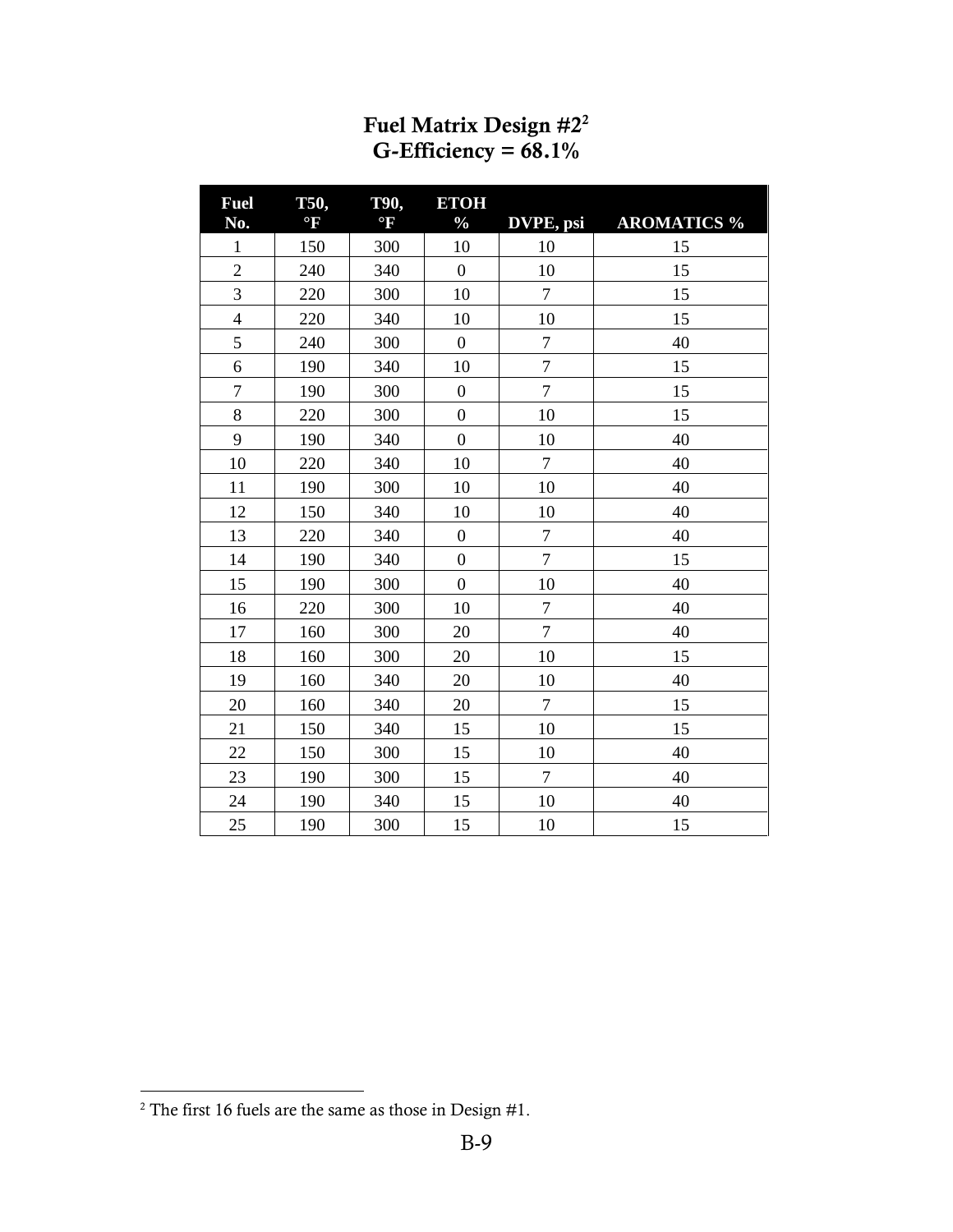<span id="page-11-0"></span>

| <b>Fuel</b>    | T50,                 | <b>T90,</b>             | <b>ETOH</b>      | DVPE,            | <b>AROMATICS</b> |
|----------------|----------------------|-------------------------|------------------|------------------|------------------|
| No.            | $\mathrm{^{\circ}F}$ | $\overline{\textbf{F}}$ | $\frac{0}{0}$    | psi              | $\frac{0}{0}$    |
| $\mathbf{1}$   | 150                  | 300                     | 10               | 10               | 15               |
| $\overline{2}$ | 240                  | 340                     | $\boldsymbol{0}$ | 10               | 15               |
| 3              | 220                  | 300                     | 10               | $\overline{7}$   | 15               |
| $\overline{4}$ | 220                  | 340                     | 10               | 10               | 15               |
| 5              | 240                  | 300                     | $\boldsymbol{0}$ | $\boldsymbol{7}$ | 40               |
| 6              | 190                  | 340                     | 10               | $\overline{7}$   | 15               |
| $\overline{7}$ | 190                  | 300                     | $\boldsymbol{0}$ | $\overline{7}$   | 15               |
| $8\,$          | 220                  | 300                     | $\overline{0}$   | 10               | 15               |
| 9              | 190                  | 340                     | $\boldsymbol{0}$ | 10               | 40               |
| 10             | 220                  | 340                     | 10               | $\overline{7}$   | 40               |
| 11             | 190                  | 300                     | 10               | 10               | 40               |
| 12             | 150                  | 340                     | 10               | 10               | 40               |
| 13             | 220                  | 340                     | $\overline{0}$   | $\boldsymbol{7}$ | 40               |
| 14             | 190                  | 340                     | $\boldsymbol{0}$ | $\overline{7}$   | 15               |
| 15             | 190                  | 300                     | $\overline{0}$   | 10               | 40               |
| 16             | 220                  | 300                     | 10               | $\overline{7}$   | 40               |
| 17             | 160                  | 300                     | 20               | $\overline{7}$   | 15               |
| 18             | 160                  | 300                     | 20               | $\overline{7}$   | 15               |
| 19             | 160                  | 300                     | 20               | 10               | 15               |
| 20             | 160                  | 340                     | 20               | $\overline{7}$   | 40               |
| 21             | 160                  | 340                     | 20               | 10               | 15               |
| 22             | 160                  | 340                     | 20               | 10               | 15               |
| 23             | 150                  | 340                     | 15               | 10               | 40               |
| 24             | 190                  | 340                     | 15               | $\boldsymbol{7}$ | 15               |
| 25             | 190                  | 300                     | 15               | $\overline{7}$   | 40               |

#### Fuel Matrix Design #3 G-Efficiency =  $68.7\%$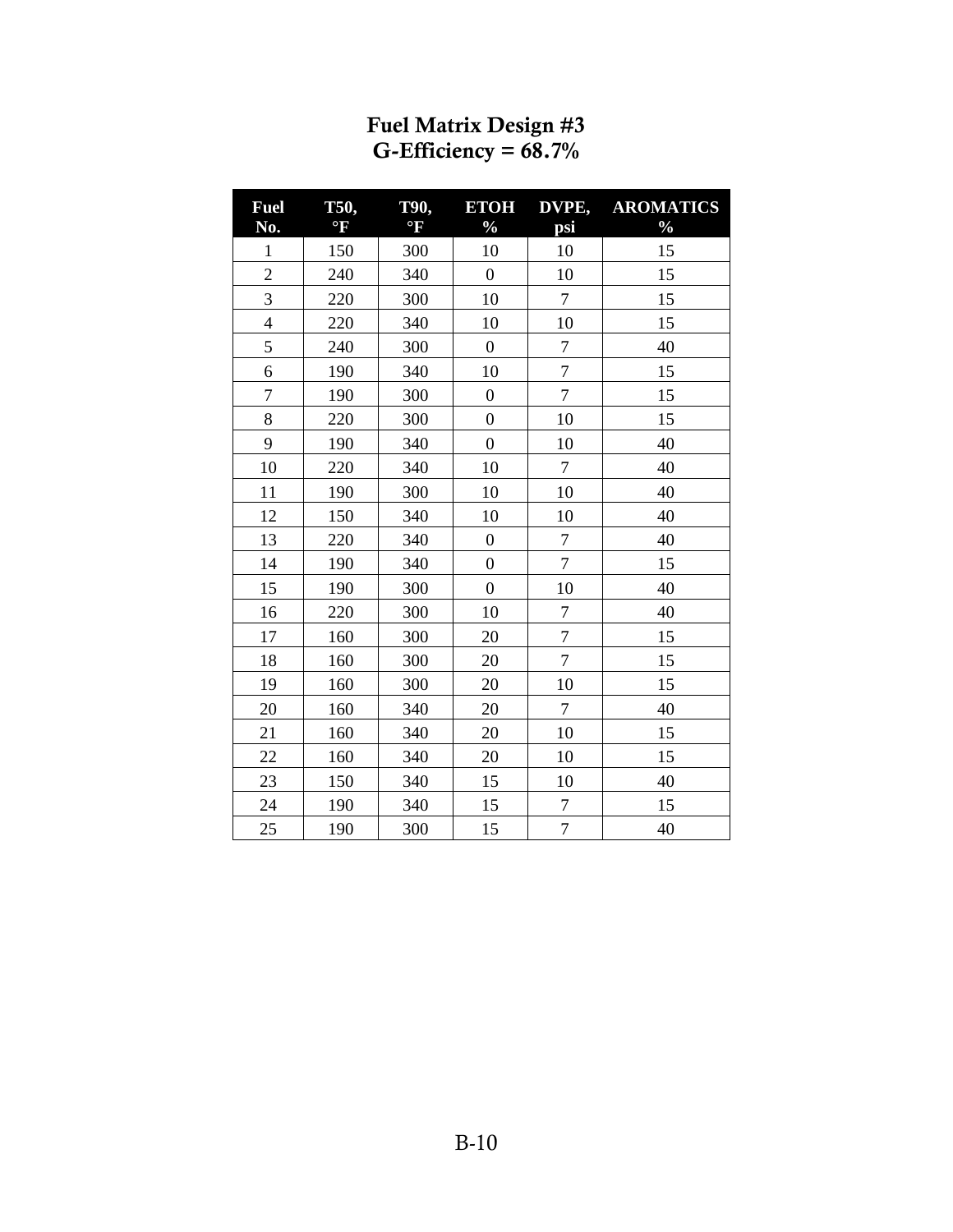<span id="page-12-0"></span>

| <b>Fuel</b><br>No. | T50,<br>$\mathrm{P}$ | <b>T90,</b><br>$\rm ^{o}F$ | <b>ETOH</b><br>$\frac{0}{0}$ | DVPE,<br>psi     | <b>AROMATICS</b><br>$\frac{0}{0}$ |
|--------------------|----------------------|----------------------------|------------------------------|------------------|-----------------------------------|
| $\mathbf{1}$       | 150                  | 300                        | 10                           | 10               | 15                                |
| $\overline{c}$     | 240                  | 340                        | $\boldsymbol{0}$             | 10               | 15                                |
| $\overline{3}$     | 220                  | 300                        | 10                           | $\overline{7}$   | 15                                |
| $\overline{4}$     | 220                  | 340                        | 10                           | 10               | 15                                |
| 5                  | 240                  | 300                        | $\boldsymbol{0}$             | $\overline{7}$   | 40                                |
| 6                  | 190                  | 340                        | 10                           | $\overline{7}$   | 15                                |
| $\overline{7}$     | 190                  | 300                        | $\overline{0}$               | $\overline{7}$   | 15                                |
| 8                  | 220                  | 300                        | $\overline{0}$               | 10               | 15                                |
| 9                  | 190                  | 340                        | $\overline{0}$               | 10               | 40                                |
| 10                 | 220                  | 340                        | 10                           | $\overline{7}$   | 40                                |
| 11                 | 190                  | 300                        | 10                           | 10               | 40                                |
| 12                 | 150                  | 340                        | 10                           | 10               | 40                                |
| 13                 | 220                  | 340                        | $\overline{0}$               | $\overline{7}$   | 40                                |
| 14                 | 190                  | 340                        | $\overline{0}$               | $\overline{7}$   | 15                                |
| 15                 | 190                  | 300                        | $\overline{0}$               | 10               | 40                                |
| 16                 | 220                  | 300                        | 10                           | $\overline{7}$   | 40                                |
| 17                 | 160                  | 300                        | 20                           | $\overline{7}$   | 15                                |
| 18                 | 160                  | 300                        | 20                           | $\overline{7}$   | 15                                |
| 19                 | 160                  | 300                        | 20                           | 10               | 15                                |
| 20                 | 160                  | 340                        | 20                           | $\boldsymbol{7}$ | 40                                |
| 21                 | 160                  | 340                        | 20                           | 10               | 15                                |
| 22                 | 160                  | 340                        | 20                           | 10               | 15                                |
| 23                 | 150                  | 340                        | 15                           | 10               | 40                                |
| 24                 | 190                  | 340                        | 15                           | $\tau$           | 15                                |
| 25                 | 190                  | 300                        | 15                           | 10               | 40                                |
| 26                 | 215                  | 325                        | $\boldsymbol{0}$             | 9                | 29.5                              |
| 27                 | 202                  | 325                        | 9.5                          | 9                | 24.9                              |
| 28                 | 195                  | 325                        | 14.5                         | 9                | 22.6                              |
| 29                 | 150                  | 325                        | 10                           | 10               | 40                                |
| 30                 | 160                  | 325                        | 20                           | $\boldsymbol{7}$ | 40                                |

### Fuel Matrix Design #4<sup>3</sup> G-Efficiency =  $64.1\%$

 $\overline{a}$ 

 For reasons that are unclear, SwRI's Report included the preliminary test fuels used in Phase 1 and Phase 2 in Design #4, and labeled them as CRC fuels. EPAct Appendix A, Re-Design, *supra* note 9, at A-11. They are excluded from this matrix to avoid confusion with Phase 1 and 2 fuels.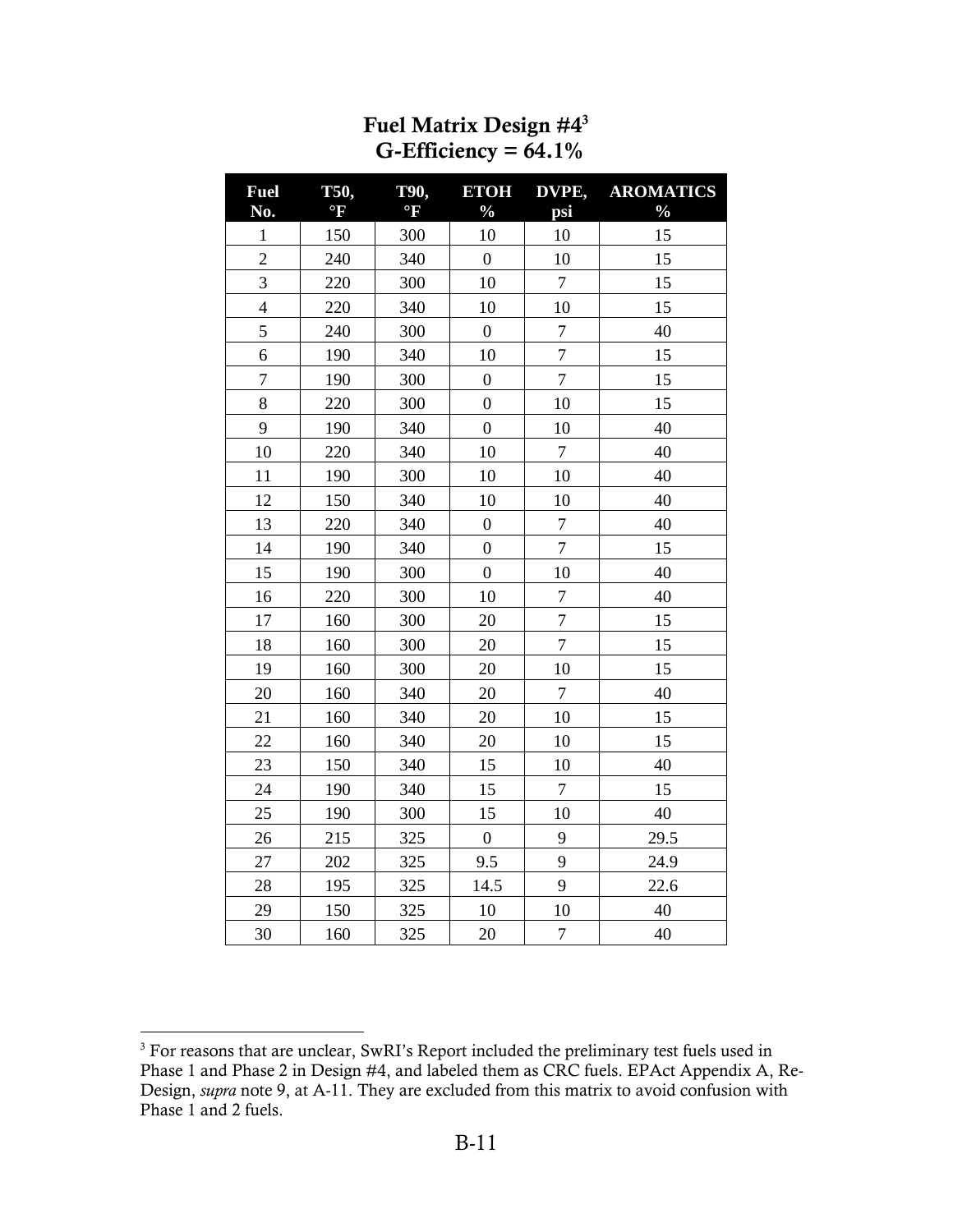<span id="page-13-0"></span>

| <b>Fuel</b><br>No.       | T50,<br>$\mathrm{^{o}F}$ | <b>T90,</b><br>$^{\circ}$ F | <b>ETOH</b><br>$\frac{0}{0}$ | DVPE,<br>psi     | <b>AROMATICS</b><br>$\frac{1}{2}$ |
|--------------------------|--------------------------|-----------------------------|------------------------------|------------------|-----------------------------------|
| $\mathbf{1}$             | 150                      | 300                         | 10                           | 10               | 15                                |
| $\overline{2}$           | 240                      | 340                         | $\boldsymbol{0}$             | 10               | 15                                |
| $\overline{3}$           | 220                      | 300                         | 10                           | $\tau$           | 15                                |
| $\overline{\mathcal{L}}$ | 220                      | 340                         | 10                           | 10               | 15                                |
| 5                        | 240                      | 300                         | $\boldsymbol{0}$             | $\boldsymbol{7}$ | 35                                |
| 6                        | 190                      | 340                         | 10                           | $\boldsymbol{7}$ | 15                                |
| $\overline{7}$           | 190                      | 300                         | $\boldsymbol{0}$             | $\boldsymbol{7}$ | 15                                |
| 8                        | 220                      | 300                         | $\boldsymbol{0}$             | 10               | 15                                |
| 9                        | 190                      | 340                         | $\boldsymbol{0}$             | 10               | 35                                |
| 10                       | 220                      | 340                         | 10                           | $\tau$           | 35                                |
| 11                       | 190                      | 300                         | 10                           | 10               | 35                                |
| 12                       | 150                      | 340                         | 10                           | 10               | 35                                |
| 13                       | 220                      | 340                         | $\boldsymbol{0}$             | $\tau$           | 35                                |
| 14                       | 190                      | 340                         | $\boldsymbol{0}$             | $\boldsymbol{7}$ | 15                                |
| 15                       | 190                      | 300                         | $\overline{0}$               | 10               | 35                                |
| 16                       | 220                      | 300                         | 10                           | $\boldsymbol{7}$ | 35                                |
| 20                       | 165                      | 300                         | 20                           | $\boldsymbol{7}$ | 15                                |
| 21                       | 165                      | 300                         | 20                           | $\overline{7}$   | 35                                |
| 22                       | 165                      | 300                         | 20                           | 10               | 15                                |
| 23                       | 165                      | 340                         | 20                           | $\tau$           | 15                                |
| 24                       | 165                      | 340                         | 20                           | 10               | 15                                |
| 25                       | 165                      | 340                         | 20                           | 10               | 35                                |
| 26                       | 160                      | 340                         | 15                           | 10               | 35                                |
| 27                       | 220                      | 340                         | 15                           | 7                | 15                                |
| 28                       | 220                      | 300                         | 15                           | 10               | 35                                |
| 30                       | 150                      | 325                         | 10                           | 10               | 35                                |
| 31                       | 165                      | 325                         | 20                           | $\boldsymbol{7}$ | 35                                |

#### Fuel Matrix Design #5<sup>4</sup> G-Efficiency =  $51.6\%$

 4 The changes reflected in this matrix were not reached simultaneously during the design process. Nevertheless, the changes are reflected together to show EPA's final fuel matrix.